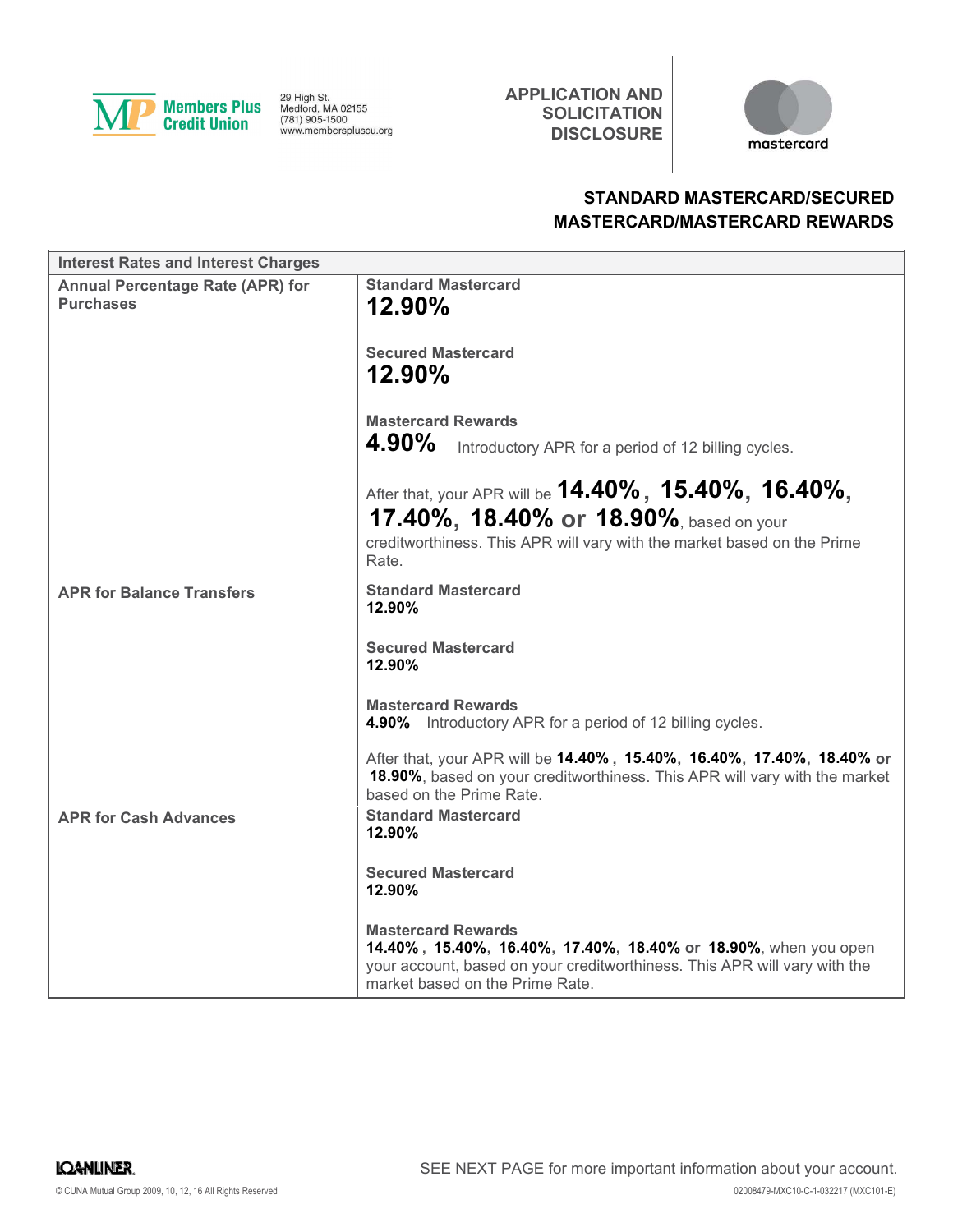| <b>Penalty APR and When it Applies</b>                                       | <b>Standard Mastercard</b><br><b>None</b><br><b>Secured Mastercard</b><br><b>None</b><br><b>Mastercard Rewards</b><br>$18.90\%$                                                                    |
|------------------------------------------------------------------------------|----------------------------------------------------------------------------------------------------------------------------------------------------------------------------------------------------|
| How to Avoid Paying Interest on<br><b>Purchases</b>                          | Your due date is at least 25 days after the close of each billing cycle. We will<br>not charge you any interest on purchases if you pay your entire balance by<br>the due date each month.         |
| <b>Minimum Interest Charge</b>                                               | If you are charged interest, the charge will be no less than \$0.50.                                                                                                                               |
| For Credit Card Tips from the<br><b>Consumer Financial Protection Bureau</b> | To learn more about factors to consider when applying for or using a<br>credit card, visit the website of the Consumer Financial Protection<br>Bureau at http://www.consumerfinance.gov/learnmore. |
| <b>Fees</b>                                                                  |                                                                                                                                                                                                    |
| <b>Transaction Fees</b><br>- Foreign Transaction Fee                         | 1.00% of each transaction in U.S. dollars                                                                                                                                                          |
| <b>Penalty Fees</b><br>- Late Payment Fee<br>- Returned Payment Fee          | Up to \$10.00<br>Up to \$20.00                                                                                                                                                                     |

### How We Will Calculate Your Balance:

We use a method called "average daily balance (including new purchases)."

## Promotional Period for Introductory APR - Mastercard Rewards:

The Introductory APR for purchases and balance transfers will apply to transactions posted to your account during the first 12 months following the opening of your account. Any existing balances on Members Plus Credit Union loan or credit card accounts are not eligible for the Introductory APR for balance transfers.

#### Loss of Introductory APR:

We may end your Introductory APR for purchases and balance transfers and apply the prevailing non-introductory APR if you are 60 days late in making a payment.

#### Application of Penalty APR:

Your APR may be increased to the disclosed Penalty APR if you are 60 days late in making a payment.

#### Minimum Interest Charge:

The minimum interest charge will be charged on any dollar amount.

#### Effective Date:

The information about the costs of the card described in this application is accurate as of: July 19, 2017This information may have changed after that date. To find out what may have changed, contact the Credit Union.

For California Borrowers, the Standard Mastercard, Secured Mastercard and Mastercard Rewards are secured credit cards. Credit extended under this credit card account is secured by various personal property and money including, but not limited to: (a) any goods you purchase with this account, (b) any shares you specifically pledge as collateral for this account on a separate Pledge of Shares, (c) all shares you have in any individual or joint account with the Credit Union excluding shares in an Individual Retirement Account or in any other account that would lose special tax treatment under state or federal law, and (d) collateral securing other loans you have with the Credit Union excluding dwellings. Notwithstanding the foregoing, you acknowledge and agree that during any periods when you are a covered borrower under the Military Lending Act your credit card will be secured by any specific Pledge of Shares you grant us but will not be secured by all shares you have in any individual or joint account with the Credit Union. For clarity, you will not be deemed a covered borrower if: (i) you establish your credit card account when you are not a covered borrower; or (ii) you cease to be a covered borrower.